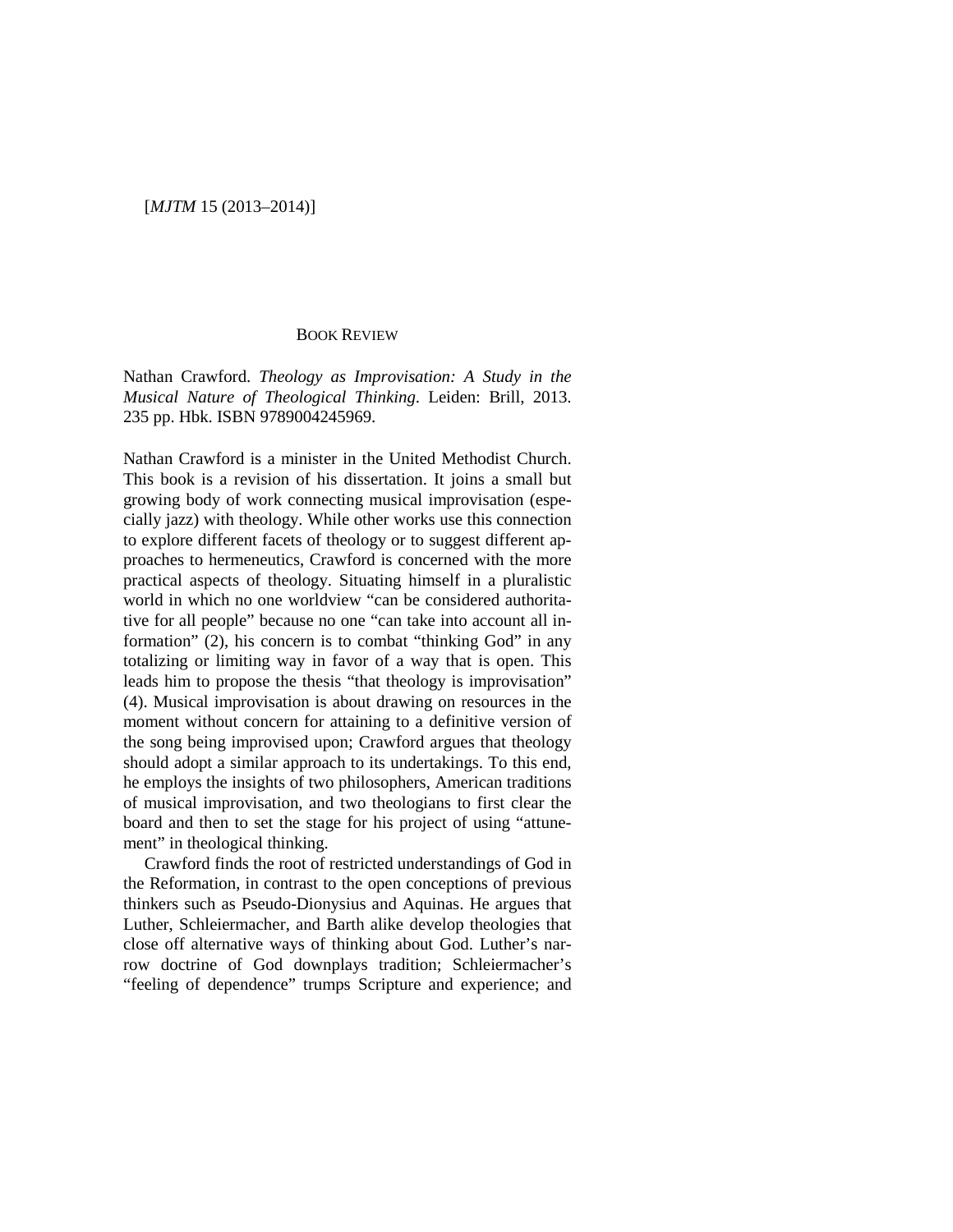## R2 *McMaster Journal of Theology and Ministry* 15

Barth disallows knowledge of God that is not filtered through the church. Crawford then turns his attention to the works of a number of contemporary theologians, including Kevin Vanhoozer. Like Crawford, Vanhoozer uses improvisation in constructing his theology, but Crawford insists that Vanhoozer does not follow through with its implications: "his work limits the forms available for thinking God to what is in Scripture" (23). Much later in the book, Crawford concedes that Scripture occupies a privileged place in Christian theology on the grounds that it is "the main place where we see God's interaction with humanity" (200) but offers no suggestions for what the relationship between Scripture and other sources for theology ought to be.

The first part of the body of Crawford's work entails employing continental philosophy to tear down onto-theology (a conception of God rooted in philosophical concerns—equated by Heidegger with metaphysics) and to shape a frustratingly vague notion of "attunement." He begins with Heidegger to get away from "onto-theological, metaphysical discourse" (62). Constructively, he uses Heidegger's musical metaphors for attunement to suggest that it entails connecting with the other in a similar way to one instrument tuning itself to another. But he finds Heidegger's turn to a poetic as opposed to musical metaphor for attunement unsatisfactory because it "tends to cover what is unsayable in the Saying by bringing to the fore what language actually says" (61). To rectify this problem, he turns to Derrida. Derrida suggests that attunement is about hospitality; one must be open and accepting of how the other disrupts one's life without attempting to thematize them. Crawford then highlights an essay in which Derrida uses musical metaphors to describe how Roland Barthes's texts can be read in terms of plural voices in which no one voice dominates another. Crawford finds this approach more compelling because music does not signify in the same way as language and is therefore better suited to express the unsayable.

The third chapter of the book is its most compelling; Crawford takes advantage of the burgeoning field of literature on improvisation in Western music to fill out some of the musical metaphors that were not well defined in his chapters on Heidegger and Derrida. His own notion of attunement comes at last to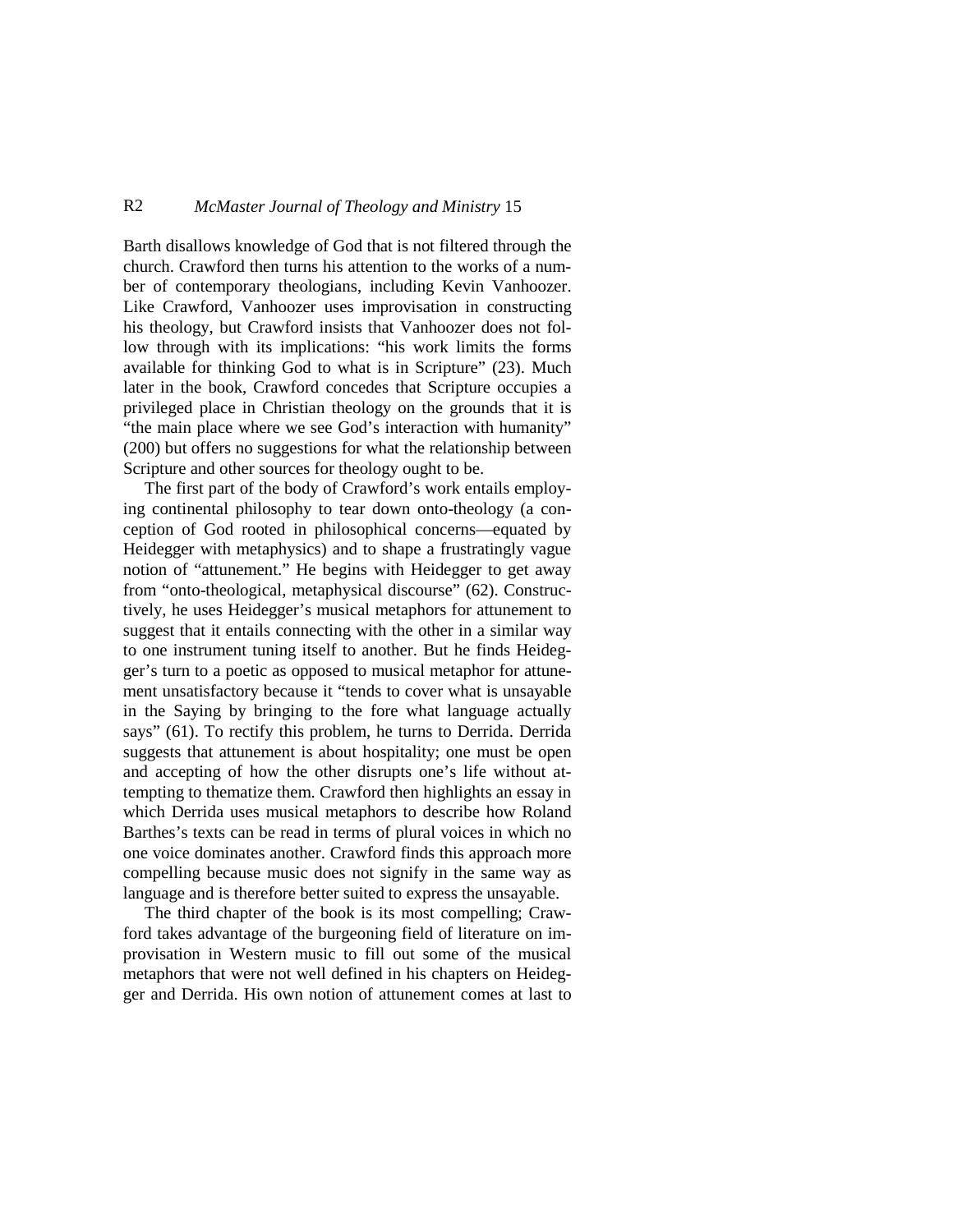the fore. A jazz musician must be rooted in tradition and engaged with fellow musicians and the audience to improvise successfully; in the same way, Crawford argues, as a theologian, one must be "attuned to the tradition that one works within and to the conversations occurring in the theological guild and the broader world. The result is a theology that values openness over closure, formlessness over hegemony, and multiplicity over totalization" (121). What Crawford misses in his otherwise fascinating discussion is the conflicts between the multiple traditions in jazz and the efforts of certain musicians to cross between them. By their very nature traditions exert a hegemonic influence on their adherents; the question of how to deal with this constructively is left hanging.

The fourth chapter focuses on David Tracy as an exemplar of Crawford's notion of attunement. According to Crawford, Tracy expresses this notion in his discourse on dialogue. Dialogue should move beyond hubris and timidity alike, and should, furthermore, be open in nature without requiring one to prevail over another. With respect to dealing with pluralism, Tracy wants to gather fragments of religious expression together and to give them coherence without creating a whole that attempts to account for everything. Crawford creatively draws connections between these fragments and melodic fragments used by jazz musicians in their improvisations to suggest a way of bringing them together without creating a totalizing whole.

Augustine is an interesting choice for the fifth chapter of Crawford's project. It may indeed be true that "Augustine employs multiple forms for thinking theologically" (159), but this alone hardly sets him apart from the theologians that Crawford critiques in his opening chapter. Other theologians have also used the forms that he lists in support of his argument. Crawford rightly celebrates Augustine's hermeneutic of love and his approach to training the mind to think of higher things through music, but Augustine's uncompromising positions on the Donatists and Pelagians alike hardly echo Crawford's own determination to include "any idea that might help us think God more thoroughly and in new and interesting ways" (201).

Crawford's conclusion brings up concepts that would have